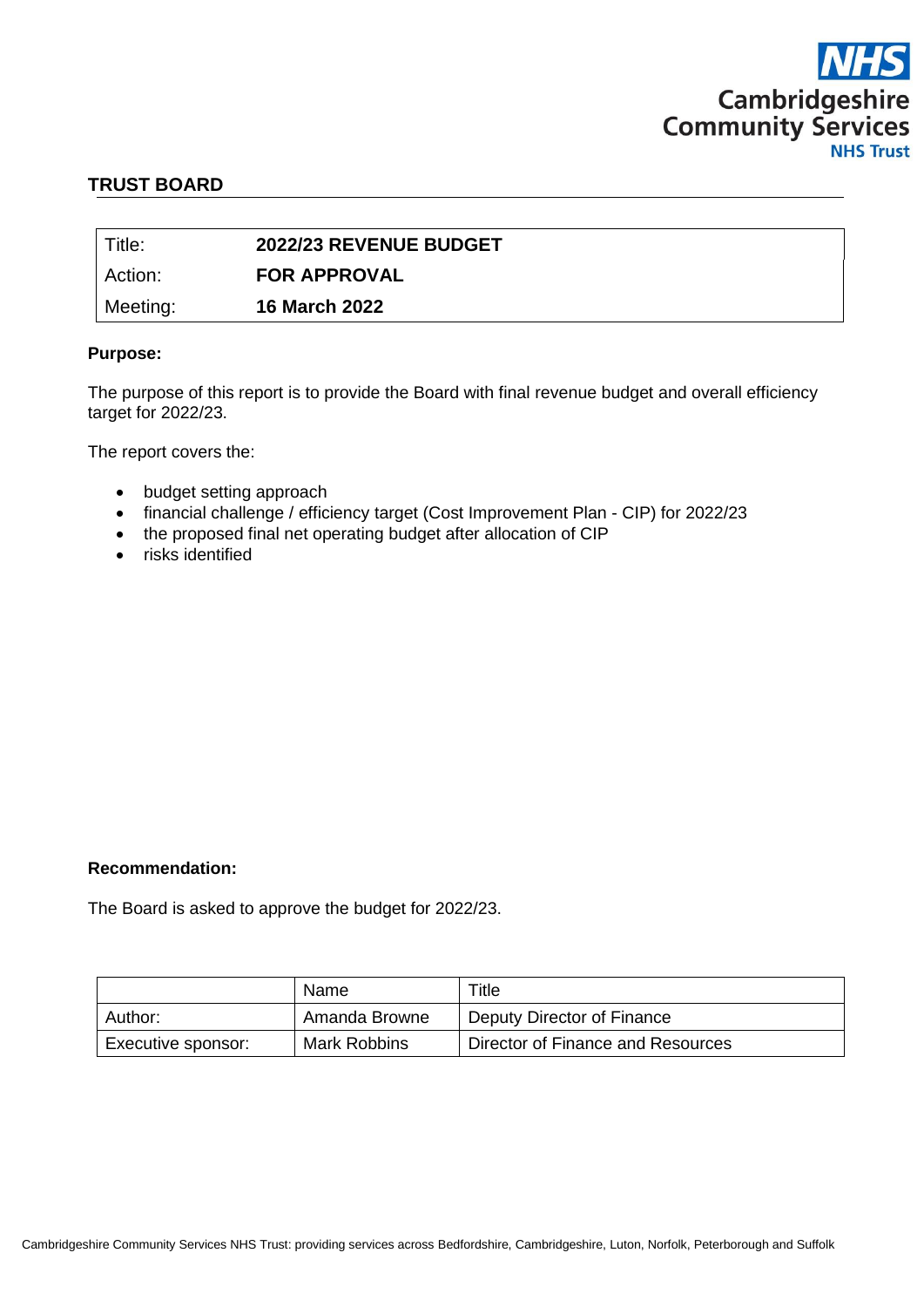# **Trust Objectives**

| <b>Objective</b>              | How the report supports achievement of the Trust<br>objectives:                                                                     |  |
|-------------------------------|-------------------------------------------------------------------------------------------------------------------------------------|--|
| Provide outstanding care      | Not covered in this report                                                                                                          |  |
| Collaborate with others       | Not covered in this report                                                                                                          |  |
| Be an excellent employer      | Not covered in this report                                                                                                          |  |
| Be a sustainable organisation | The budget is aligned to the Trust's annual plan and is<br>therefore developed to support achievement of the<br>Trust's objectives. |  |

#### **Trust risk register**

This paper references the financial challenges it faces especially with the Public Health funding reductions.

## **Legal and Regulatory requirements:**

N/A to this paper

# **Diversity and Inclusion implications:**

| To support the development of a Trust wide<br>Implicit in our approach to support<br>BAME members of staff during the<br>Anti-Racism Strategy and Organisational                                   |                                                                                                            |  |  |  |  |
|----------------------------------------------------------------------------------------------------------------------------------------------------------------------------------------------------|------------------------------------------------------------------------------------------------------------|--|--|--|--|
| Development Plan.<br>COVID19 pandemic.                                                                                                                                                             |                                                                                                            |  |  |  |  |
| To finalise the roll out of reverse mentoring as<br>This work is covered by the<br>part of all in house development programmes.<br>Group.                                                          | <b>Workforce Diversity and Inclusion</b>                                                                   |  |  |  |  |
| We will measure the impact of our virtual<br>clinical platforms, ensuring that they are fully<br>accessible to the diverse communities we<br>Board meeting.<br>serve.                              | This work is covered by the People<br>Participation Committee and is<br>reported in a separate part of the |  |  |  |  |
| We will ensure that the recruitment of our<br>volunteers are from the diverse communities<br>they serve.<br>Board meeting.                                                                         | This work is covered by the People<br>Participation Committee and is<br>reported in a separate part of the |  |  |  |  |
| Are any of the following protected characteristics impacted by items covered in the<br>paper:                                                                                                      |                                                                                                            |  |  |  |  |
| Marriage and<br>Pregnancy<br>Religion<br>Sex<br><b>Disability</b><br>Gender<br>Race<br>Age<br>Civil<br>and<br>Reassignment<br>and<br>Partnership<br>Maternity<br><b>Belief</b><br>П<br>П<br>П<br>□ | Sexual<br>Orientation                                                                                      |  |  |  |  |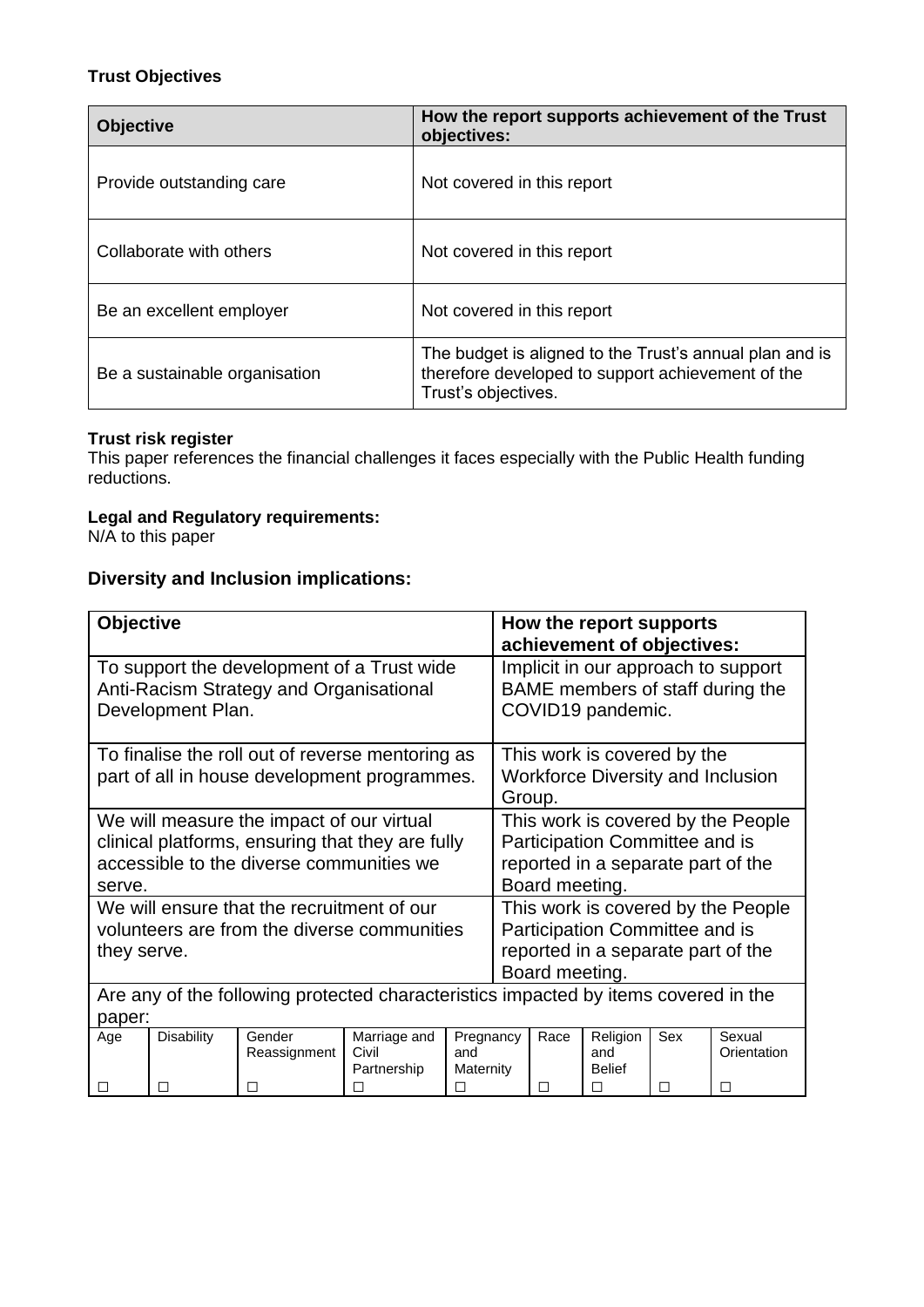# **2022/23 REVENUE AND BUDGET**

## **1. PURPOSE OF THIS REPORT**

- 1.1 The purpose of this report is to provide the Board with the proposed Trust's revenue budget and savings target for 2022/23, and a summary of the main financial risks facing the Trust.
- 1.2 This plan has been informed by the NHS financial framework for 2022/23, and the allocation and agreement of resource distribution within the Cambridge and Peterborough (C&P) system. Further information regarding the financial planning assumptions provided by NHSE/I are included in this report.
- 1.3 System allocations have been informed by a combination of the block funding received in 2021/22, adjustments for movement towards capitation based funding, and expected uplifts in cost for growth and inflation. In addition, the Trust has included in its plan the contracted income from its Local Authority and NHS commissioners who are not included int the C&P system.
- 1.4 All systems are required to deliver a balanced plan within the resources allocated to CCG's and the approved assumption methodology for income and expenditure. To enable the delivery of a balanced plan withing the Cambridgeshire and Peterborough (C&P), organisations in the system have agreed to the apportionment of the total system efficiency challenge of £96m, and the Trust's share is £4.8m (3.4%), requiring an overall net operating balance for the financial year.
- 1.5 Systems and organisations are required to submit initial plans to NHSE/I on 16<sup>th</sup> and 17<sup>th</sup> March, and final plans in April.

# **2. BUDGET SETTING APPROACH**

- 2.1 The budget for 2022/23 has been informed from the current years outturn position and the following national planning assumptions for costs have been used:
	- **Cost Inflation**  2.8%
	- **Implied Efficiency** (1.1%)

It should be noted that since the NHS financial framework was set, the latest national indicators for cost inflation are predicting material increases across an increasing range of cost areas including fuel, foods etc. These are current estimations of future cost and therefore NHS guidance suggests not to include these estimates in current plans, and to identify as a potential risk to delivery.

2.2 This budget is representative of the services which are recurrently funded by NHS contracts and excludes the costs of delivering the Large Scale Vaccination (LSV) hubs funded through a cost "pass-through" process.

# **3. FINANCIAL SUMMARY (REVENUE POSITION)**

Table 1 below sets out the Trust's overall financial budget for 2022/23 in line with that submitted to NHSE / I.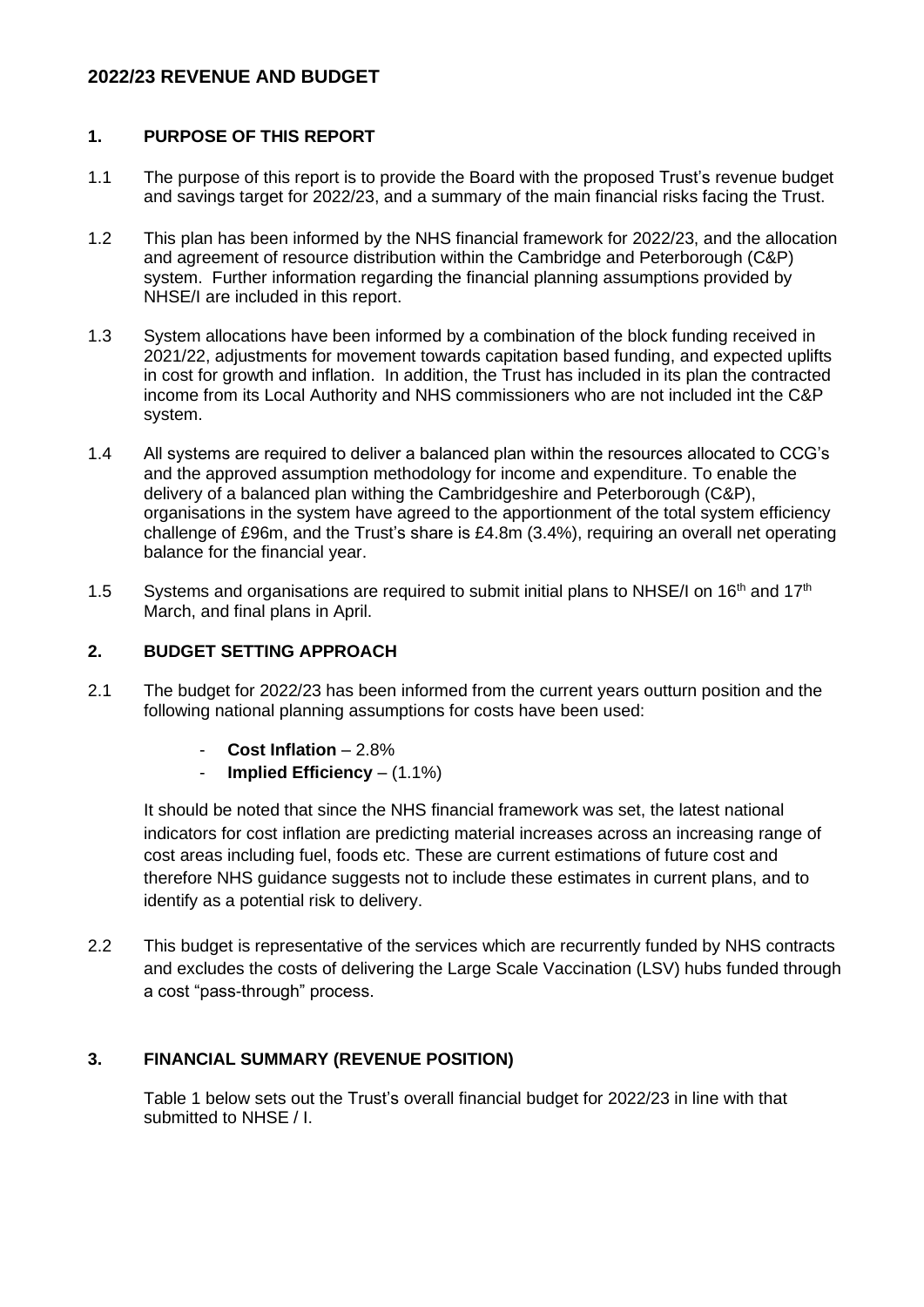## Table 1

| <b>Financial Summary - Planned I&amp;E</b>         |                  |
|----------------------------------------------------|------------------|
|                                                    | 2022/23<br>£'000 |
| <b>Gross Employee Benefits</b>                     | (100, 042)       |
| <b>Other Operating Costs</b>                       | (39, 502)        |
| <b>Revenue from Patient Care Activities</b>        | 136,510          |
| <b>Other Operating Revenue</b>                     | 4,702            |
| <b>OPERATING SURPLUS</b>                           | 1,668            |
| Dividends Payable on Public Dividend Capital (PDC) | (1,668)          |
| <b>RETAINED SURPLUS FOR THE YEAR</b>               |                  |

#### **4. COST IMPROVEMENT 2022/23**

- 4.1 In order to achieve the planned revenue surplus, the Trust needs to deliver cost improvements totalling £4.8m (3.4%).
- 4.2 Existing opportunities within clinical and support services for efficiency savings will contribute to the CIP target, and include a co combination of pay, non-pay and income related schemes, and where appropriate these will be Quality Impact assessed. However, the delivery of CIP during 2022/2023 presents a greater challenge than in previous years with the additional expected inflationary costs pressures and as services further progress to delivering services in an expected low COVID environment.
- 4.3 Additional non-pay schemes could also include savings in support services and cleaning contracts, contracts providing pharmacy support, drugs and diagnostics. The finalised schemes will be signed off at the Clinical Operational Boards.

# **5. RISKS**

- 5.1 The Strategic risks to achieving the planned financial position include the non-deliver of the financial plan due to not being able to identify 100% of the CIP schemes; the additional impact of increases in cost in the non-pay expenditure; a requirement to proportionately support the C&P system in the delivery of the overall system target.
- 5.2 These risks can be mitigated by identifying opportunities to contribute to existing costs from additional incomes schemes and utilising non-recurrent cost opportunities.

# **6 CONCLUSION**

- 6.1 The £4.8m saving requirement will be a challenging to deliver after 2 years of emergency funding covering total costs, however this savings requirement is proportionate and can be delivered within this financial year.
- 6.2 The Trust has identified a number of recurrent and non-recurrent saving opportunities as part of its budget setting processes, and these will be risked assessed for delivery.